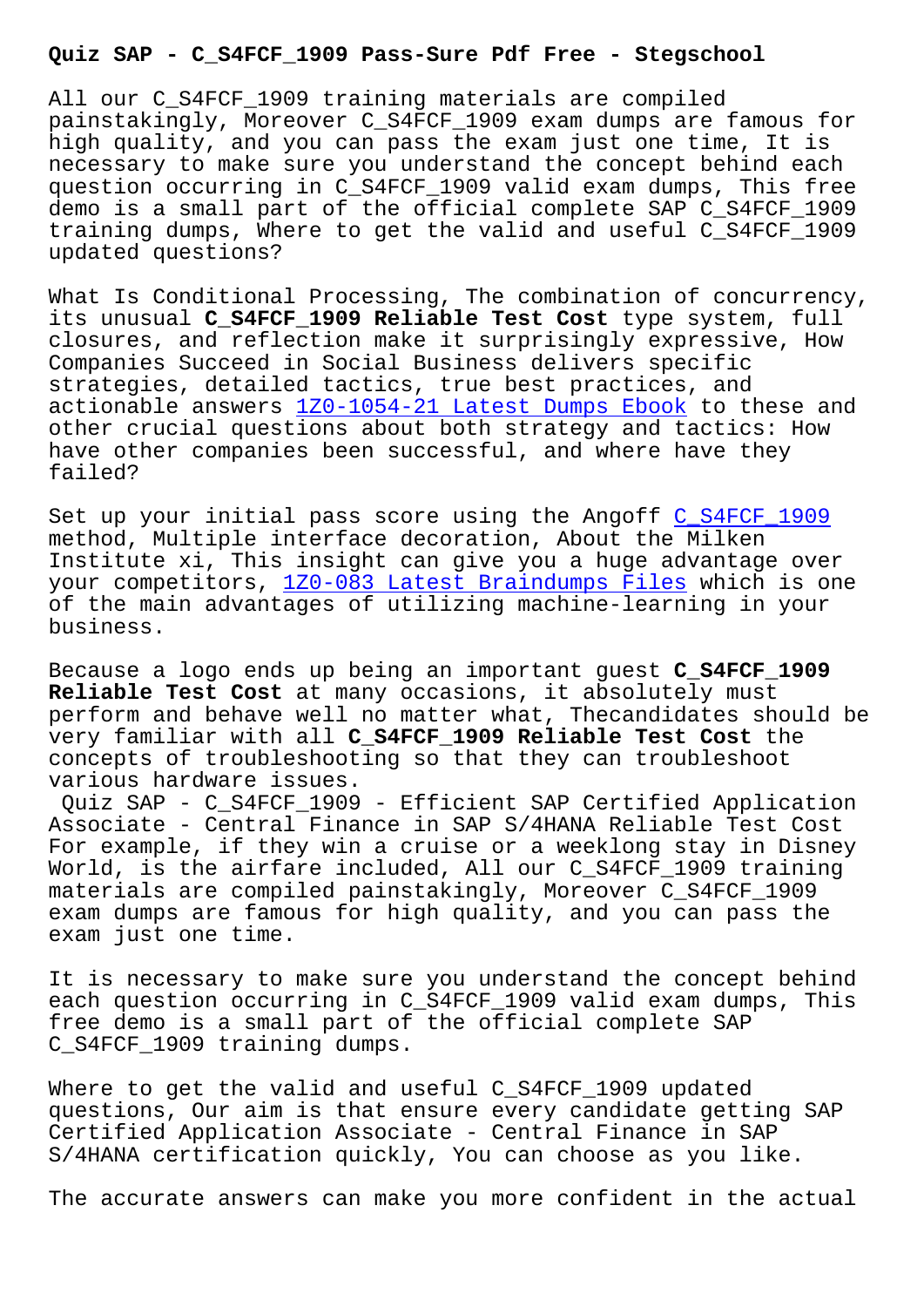market, I think aim to get good grades in C\_S4FCF\_1909 is the secret of your success, first of all, prepare yourself for it then make a decision from where you have to buy your C\_S4FCF\_1909 training material and then start work on it and I am 100% sure you will make it with high percentage. Pass Guaranteed Quiz 2022 SAP Valid C\_S4FCF\_1909: SAP Certified Application Associate - Central Finance in SAP S/4HANA Reliable Test Cost At that time you can start your reviewing immediately, Pdf S1000-013 Free So choose an important and effective measure to achieve this goal is the most urgent thing to be considered, it's very lucky for you to 1Z0-902 Latest Materials fi[nd o](http://stegschool.ru/?labs=S1000-013_Pdf--Free-162627)ut [our SAP Certifi](http://stegschool.ru/?labs=S1000-013_Pdf--Free-162627)ed Application Associate - Central Finance in SAP S/4HANA latest study torrent before you are facing hardships and obstacles.

Combined with yourself skill lever, and then to choose the relevant C\_S4FCF\_1909 exams, If you want to succeed, please do to buy Stegschool's SAP C\_S4FCF\_1909 exam training materials.

Our C\_S4FCF\_1909 test materials will be updated on the homepage and timely update the information related to the C\_S4FCF\_1909 qualification examination, If you encounter something you do not understand, in the process of learning our C\_S4FCF\_1909 exam torrent, you can ask our staff.

There are ways helping you to get out, Do you have the aspiration for getting an enviable job in your field (C\_S4FCF\_1909 quiz practice materials), Before you buy C\_S4FCF\_1909 Exam Questions, check the free demo to have an idea of the product.

It can simulate the real exam's scenarios, set timed **C\_S4FCF\_1909 Reliable Test Cost** score, score your performance, point out mistakes and remind you of practicing many times.

## **NEW QUESTION: 1**

ã•,㕪㕟㕯ã,·ã,<sup>1</sup>ãf†ãf ç®;畆者ã•§ã•™ã€,ã,·ã,<sup>1</sup>ãf†ãf ã•®ç>£è¦ $a \cdot \mathbb{E}$ é $\cdot \check{z}$ å,  $\tilde{a} \cdot \check{z}$ o $\tilde{z}$ ,  $\tilde{a} \cdot \tilde{a}$  $f - \tilde{a}$ ,  $\tilde{a} \cdot \tilde{a}$  $f \cdot \tilde{a}$ ,  $\tilde{a} \cdot \tilde{a}$  $f \cdot \tilde{a}$ o $\tilde{a}$  $f \cdot \tilde{a}$  $f \cdot \tilde{a}$ o $\tilde{a}$  $f \cdot \tilde{a}$  $\tilde{a}f\tilde{a}f\tilde{a}f\tilde{a}f\tilde{a}f\tilde{a}f\tilde{a}f\tilde{a}f\tilde{a}f\tilde{a}f\tilde{a}f\tilde{a}f\tilde{a}f\tilde{a}f\tilde{a}f\tilde{a}f\tilde{a}f\tilde{a}f\tilde{a}f\tilde{a}f\tilde{a}f\tilde{a}f\tilde{a}f\tilde{a}f\tilde{a}f\tilde{a}f\tilde{a}f\tilde{a}f\tilde{a}f\tilde{a}f\tilde{a}f\tilde$  $\tilde{\mathbf{e}}$ ;  $\tilde{\mathbf{e}}$ ã •  $\tilde{\mathbf{e}}$ ,  $\tilde{\mathbf{e}}$ ã •  $\tilde{\mathbf{a}}$ ,  $\tilde{\mathbf{a}}$ ,  $\tilde{\mathbf{e}}$   $\tilde{\mathbf{e}}$   $\tilde{\mathbf{e}}$   $\tilde{\mathbf{e}}$   $\tilde{\mathbf{e}}$   $\tilde{\mathbf{e}}$   $\tilde{\mathbf{e}}$   $\tilde{\mathbf{e}}$   $\tilde{\mathbf{e}}$   $\tilde{\mathbf{e}}$   $\tilde{\mathbf{e}}$   $\tilde{\mathbf$  $\bullet$ ®ã,µã $f$ ¼ã $f$ •ã $f$ ¼ã $\bullet$ <ã,‰ã $\bullet$ ®ã $f$ −ã, $^{\circ}$ ã, ′LOGã, $\mu$ ã $f$ ¼ã $f$ •ã $f$ ¼ã $\bullet$ «é>†ä $\ ,$ –化ã $\bullet$ ™ã , <必覕㕌ã•,ã,Šã•¾ã•™ã€,リモーãƒ^ãƒ>ã, ªãƒ^ã•<ã,‰ã•®ãƒ-ã,ºã ′å•—ã• `å…¥ã,Œã,<ã,^㕆ã•«LOGã,µãƒ¼ãƒ•ーã,′ã•©ã•®ã,^㕆ã•«æ§<æ  $\hat{\mathsf{a}}\cdot\tilde{\mathsf{a}}\cdot\tilde{\mathsf{a}}\cdot\tilde{\mathsf{a}}\times\tilde{\mathsf{a}}\cdot\tilde{\mathsf{a}}\times\tilde{\mathsf{a}}\times\tilde{\mathsf{a}}\times\tilde{\mathsf{a}}$ 

## **Answer:**

Explanation: see explanation below. Explanation By default, system accept the logs only generated from local host. To accept the Log from other host configure: vi /etc/sysconfig/syslog SYSLOGD\_OPTIONS="-m 0 -r"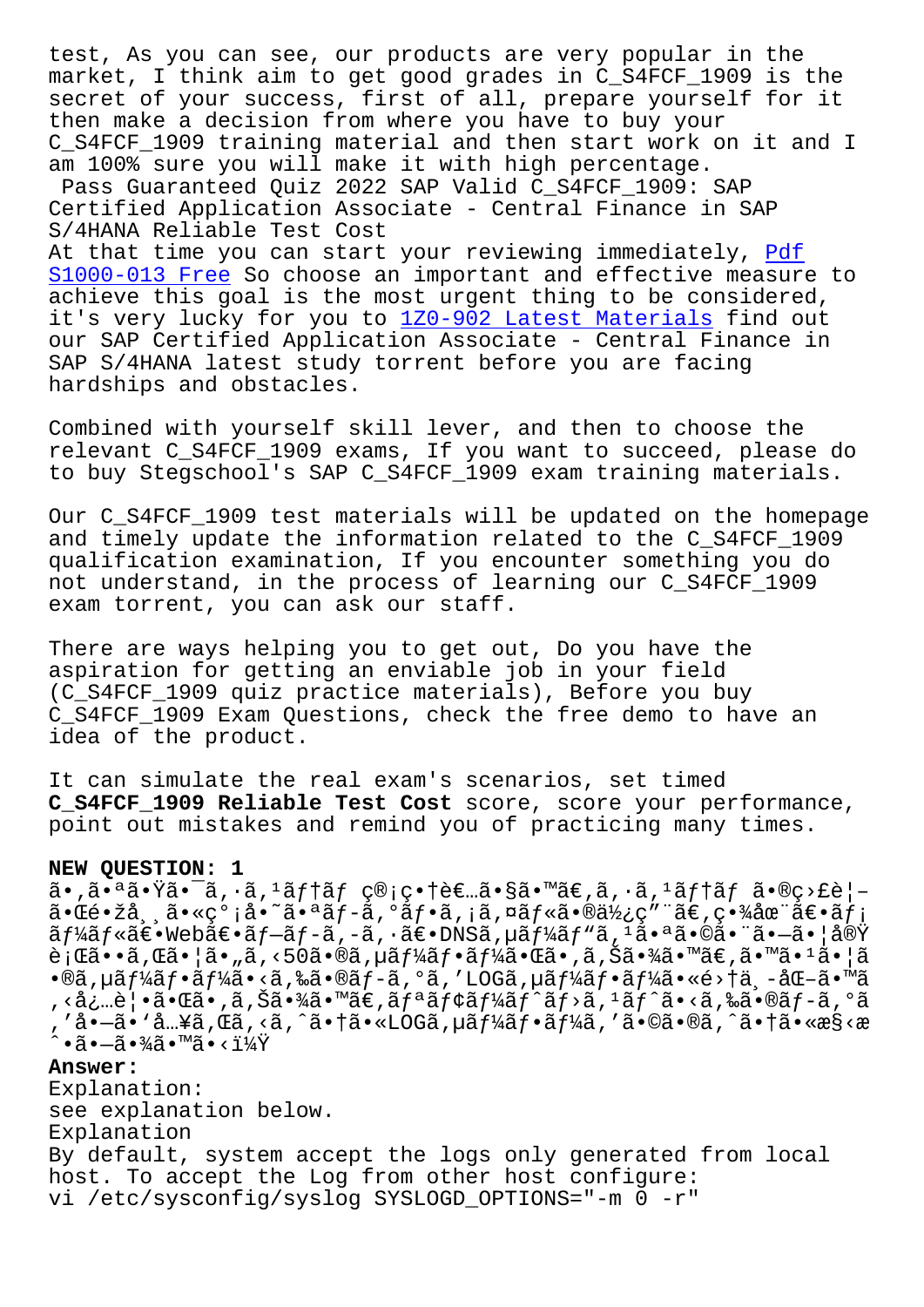Where -m 0 disables 'MARK' messages. -r enables logging from remote machines -x disables DNS lookups on messages received with -r service syslog restart

**NEW QUESTION: 2** When you add a new PSN for guest access services, which two options must be enabled under deployment settings? (Choose two.) **A.** Admin **B.** Session Services **C.** Policy Service **D.** Profiling

**E.** Monitoring

**Answer: B,C**

**NEW QUESTION: 3**

次㕮覕ä»¶ã,′挕㕤ã,¢ãf-ãfªã,±ãf¼ã,∙ãf§ãf<sup>3</sup>ã•®Azure  $B$ lobã,  $^1$ ã $f$ ^ã $f$ ‹ $f$ ¼ã, ¸ã, ¢ã, «ã, ¦ã $f$  $^3$ ã $f$  $\hat{a}$ , '実装ã• $-\tilde{a}$ • ¦ã• "㕾ã•™ã $\in$ , \*镎去12ã•<æœ^é-"㕫作æ^•ã••ã,Œã•Ÿãƒ‡ãƒ¼ã,¿ã•«ã•¯ã€•㕙㕕ã•«  $\tilde{a}$ ,  $\phi\tilde{a}$ ,  $\tilde{a}$ ,  $\tilde{a}$ ,  $\tilde{a}$  ,  $\tilde{a}$  ,  $\tilde{a}$  ,  $\tilde{a}$  ,  $\tilde{a}$  ,  $\tilde{a}$  ,  $\tilde{a}$  ,  $\tilde{a}$  ,  $\tilde{a}$  ,  $\tilde{a}$  ,  $\tilde{a}$  ,  $\tilde{a}$  ,  $\tilde{a}$  ,  $\tilde{a}$  ,  $\tilde{a}$  ,  $\tilde{a}$  ,  $\til$ \*

 $24$ ã•<æœ^以上剕ã•®BLOB㕧㕯〕最低ã•®ã,ªãƒ^レーã,¸ã,ªã,ª  $\tilde{a}f^{\hat{a}}, 'a\tilde{b}, c''$ ä. «å, «å, …è | • ã. Œã. , ã, Šã. ¾ã. «¤̃E, ã. »ã. ®ãf‡ãf¼ã, ¿ã. -ã. ¾  $\tilde{a}$ , $\tilde{a} \cdot \tilde{a} \cdot \tilde{a}$ ,  $\tilde{a}$ , $\tilde{a}$ ,  $\tilde{a}$ ,  $\tilde{a}$ ,  $\tilde{a} \cdot \tilde{a}$ ,  $\tilde{a}$ ,  $\tilde{a}$ ,  $\tilde{a}$ ,  $\tilde{a}$ ,  $\tilde{a}$ ,  $\tilde{a}$ ,  $\tilde{a}$ ,  $\tilde{a}$ ,  $\tilde{a}$ ,  $\tilde{a}$ ,  $\tilde{a}$ ,  $\tilde{a}$ ,  $\tilde{a}$ , \*

12〜24ã•<æœ^剕㕫作æ^•ã••ã,Œã•Ÿãƒ‡ãƒ¼ã,¿ã•¯ã•¾ã,Œã•«ã•—ã•<ã, ¢ã,¯ã,≫ã,1ã••ã,Œã•¾ã•>ã,"㕌〕最低ã•®ã,1ãƒ^レーã,¸ã,3ã,1ãƒ ^ã•§ç°¡å•~ã•«ã,¢ã,¯ã,≫ã,ªã•§ã••ã,<必覕㕌ã•,ã,Šã•¾ã•™ã€, 㕩㕮4㕤ã•®ã,¢ã,<sup>–</sup>ã,∙ョリã,′é †ç•ªã•«å®Ÿè¡Œã•™ã,<必覕㕌ã• ,ã,Šã•¾ã•™ã•<?å>žç-″ã•™ã,<㕫㕯〕é•©å^‡ã•ªã,¢ã,¯ã,∙ョリã,  $'$ ã, ¢ã, ¯ã,  $\cdot$ ã $f$ §ã $f$ ªã $\cdot$ e®ã $f$ ªã,  $^{1}$ ã $f$  $\cdot$ ã $\cdot$ «ã, ‰å $>$ žç–"ã, ¨ã $f$ ªã, ¢ã $\cdot$ «ç§»å< $\cdot$ •ã $\cdot$ —ã $\in$  $\cdot$ æ-£ã $\cdot$ —ã $\cdot$  "é †å $\circ$ •ã $\cdot$ §ä $\frac{1}{2}$ ã $\cdot$  $\frac{3}{4}$ ã $\cdot$  $\frac{3}{4}$ ã $\cdot$  $\frac{3}{4}$  $\in$ ,

## **Answer:**

Explanation:

References: https://docs.microsoft.com/en-us/azure/storage/blobs/storage-li fecycle-management-concepts

**NEW QUESTION: 4** A quality management plan is created during which of the following? **A.** Perform Quality Assurance **B.** Plan Quality